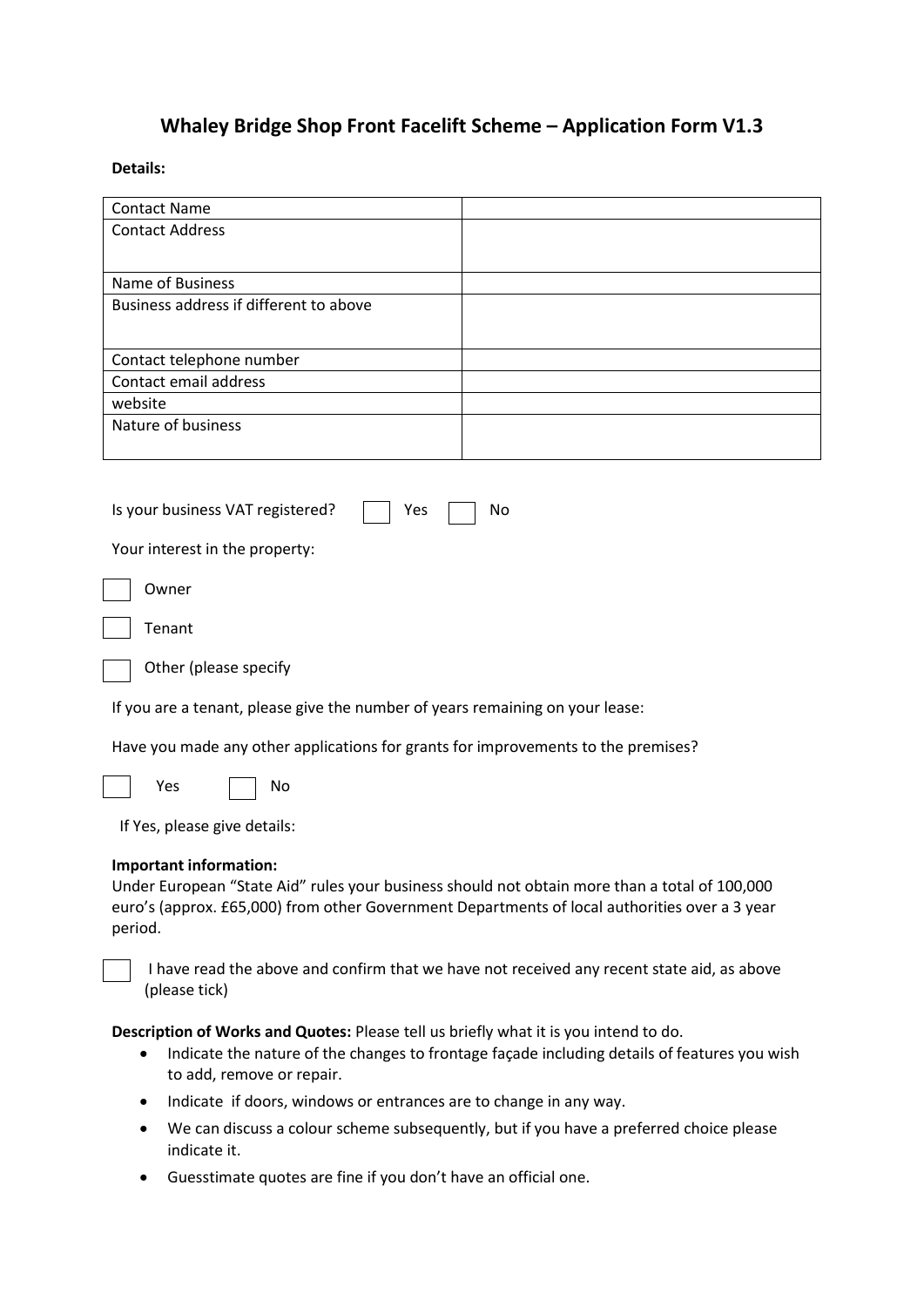The grant cannot be used to cover VAT, so please remove any VAT from costs or quotes.

| Description of work (use separate sheet if reqd.) | Costs |
|---------------------------------------------------|-------|
|                                                   |       |
|                                                   |       |
|                                                   |       |
|                                                   |       |
|                                                   |       |
|                                                   |       |
|                                                   |       |
|                                                   |       |
|                                                   |       |
|                                                   |       |
|                                                   |       |
|                                                   |       |
|                                                   |       |
|                                                   |       |
| Total                                             |       |

Are the costs (please tick):

 $\overline{\phantom{a}}$  Estimated

Based on a quote

What is your expected start date for the work? When do you expect the work to be completed?

Do you require any of the following permissions? (tick relevant box)

|                           | Yes | No | Unsure |
|---------------------------|-----|----|--------|
| Planning permission       |     |    |        |
| Building control approval |     |    |        |
| Listed building consent   |     |    |        |
| Advertising consent       |     |    |        |